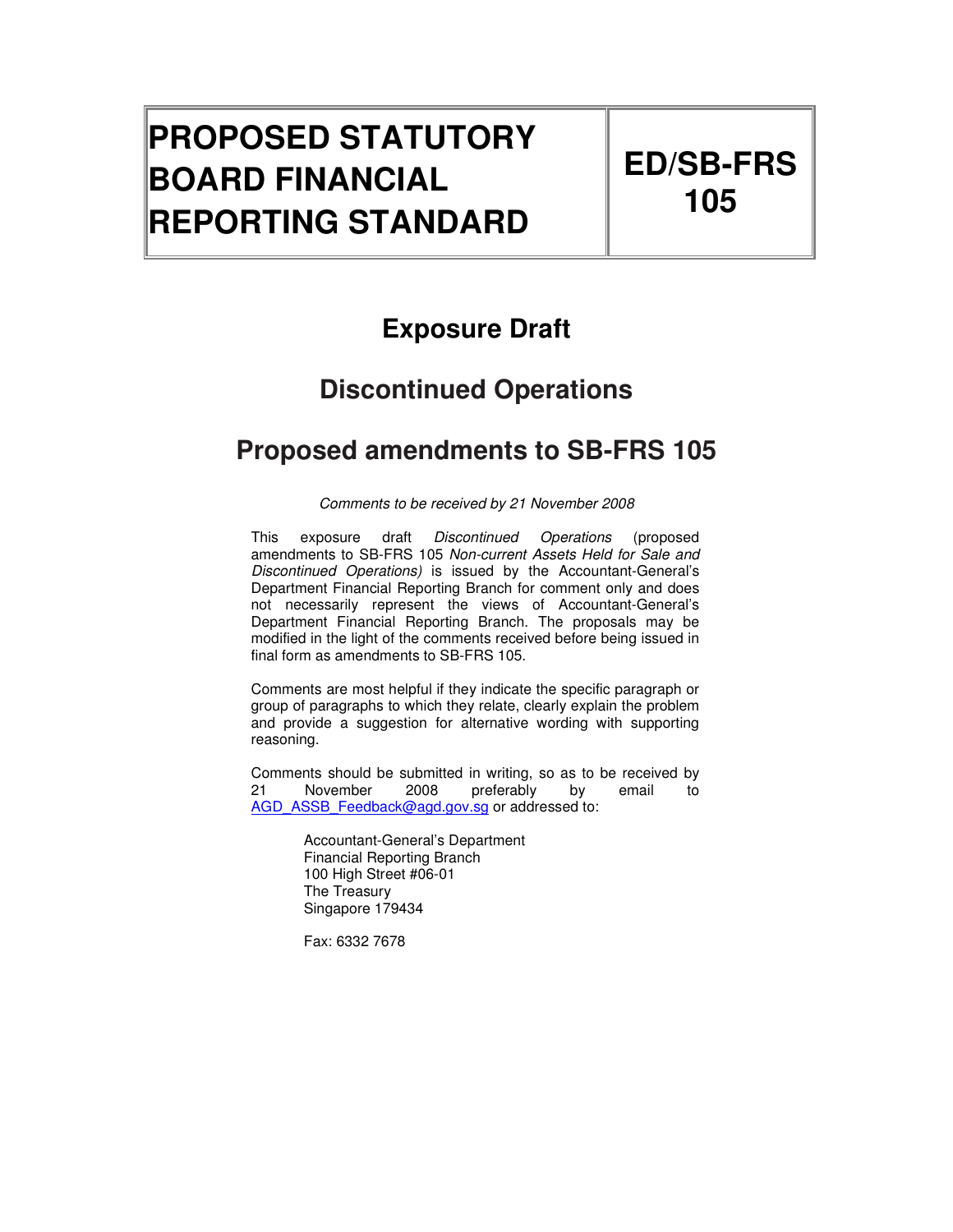# **CONTENTS**

**INTRODUCTION** 

**INVITATION TO COMMENT** 

**PROPOSED AMENDMENTS TO SB-FRS 105** 

**APPENDIX:** 

**Amendments to other SB-FRSs** 

**Proposed amendments to Guidance on Implementing SB-FRS 105**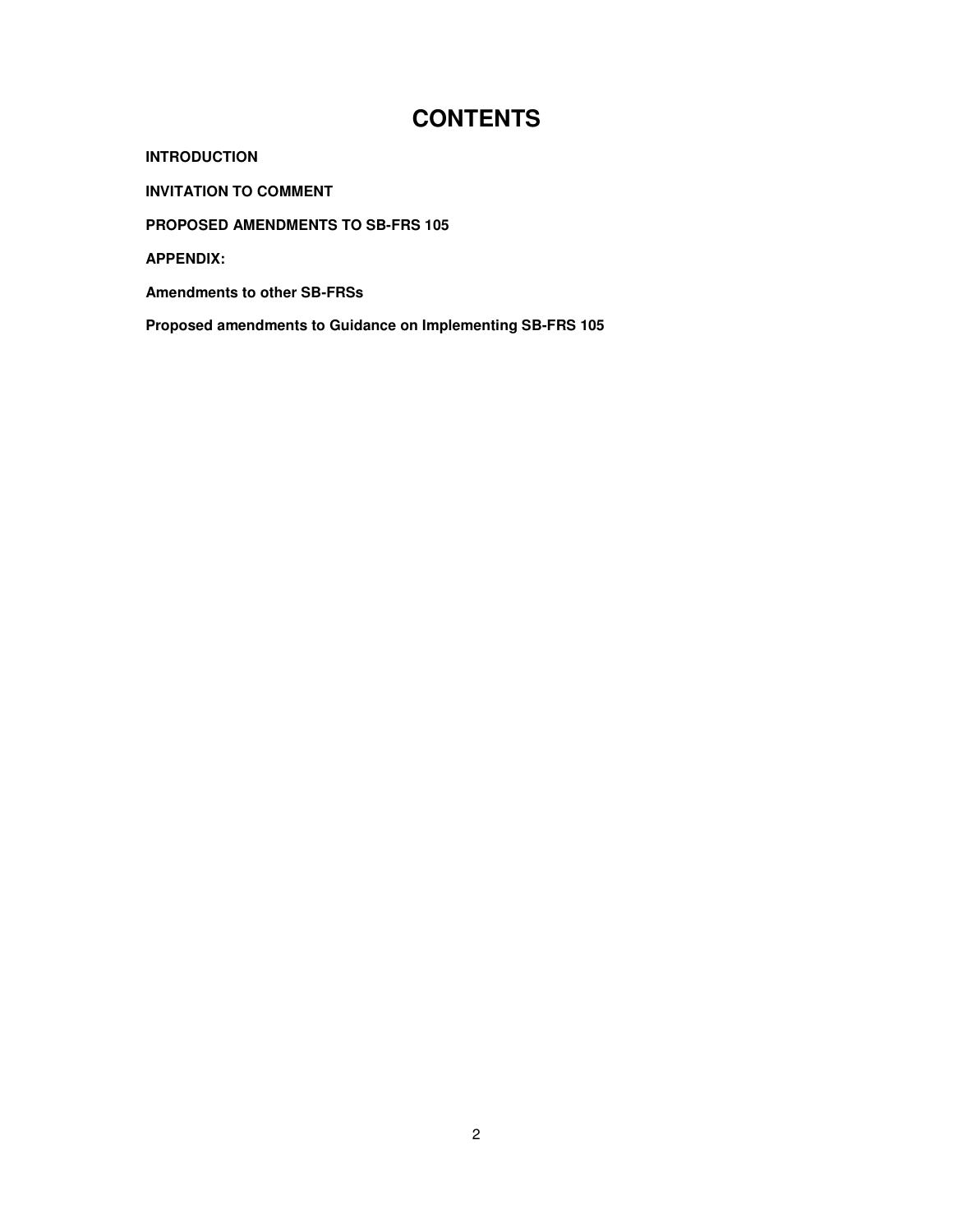## **Introduction**

1 This exposure draft contains proposals by the International Accounting Standards Board (IASB) to amend IFRS 5 Non-current Assets Held for Sale and Discontinued Operations to revise the definition of discontinued operations and require additional disclosure related to components of an entity that have been (or will be) disposed of.

Accountant-General's Department Financial Reporting Branch is issuing the equivalent exposure draft in Singapore.

- 2 Accountant-General's Department Financial Reporting Branch proposes that a disposal activity should be presented as a discontinued operation only when an entity has made a strategic shift in its operations. Moreover, it was decided that a definition of discontinued operations based on operating segments, as defined in SB-FRS 108 Operating Segments, best captures a strategic shift in the entity's operations because the determination of operating segments is based on how the chief operating decision maker makes decisions about allocating resources and assessing performance.
- 3 Accountant-General's Department Financial Reporting Branch has not reconsidered other aspects of SB-FRS 105.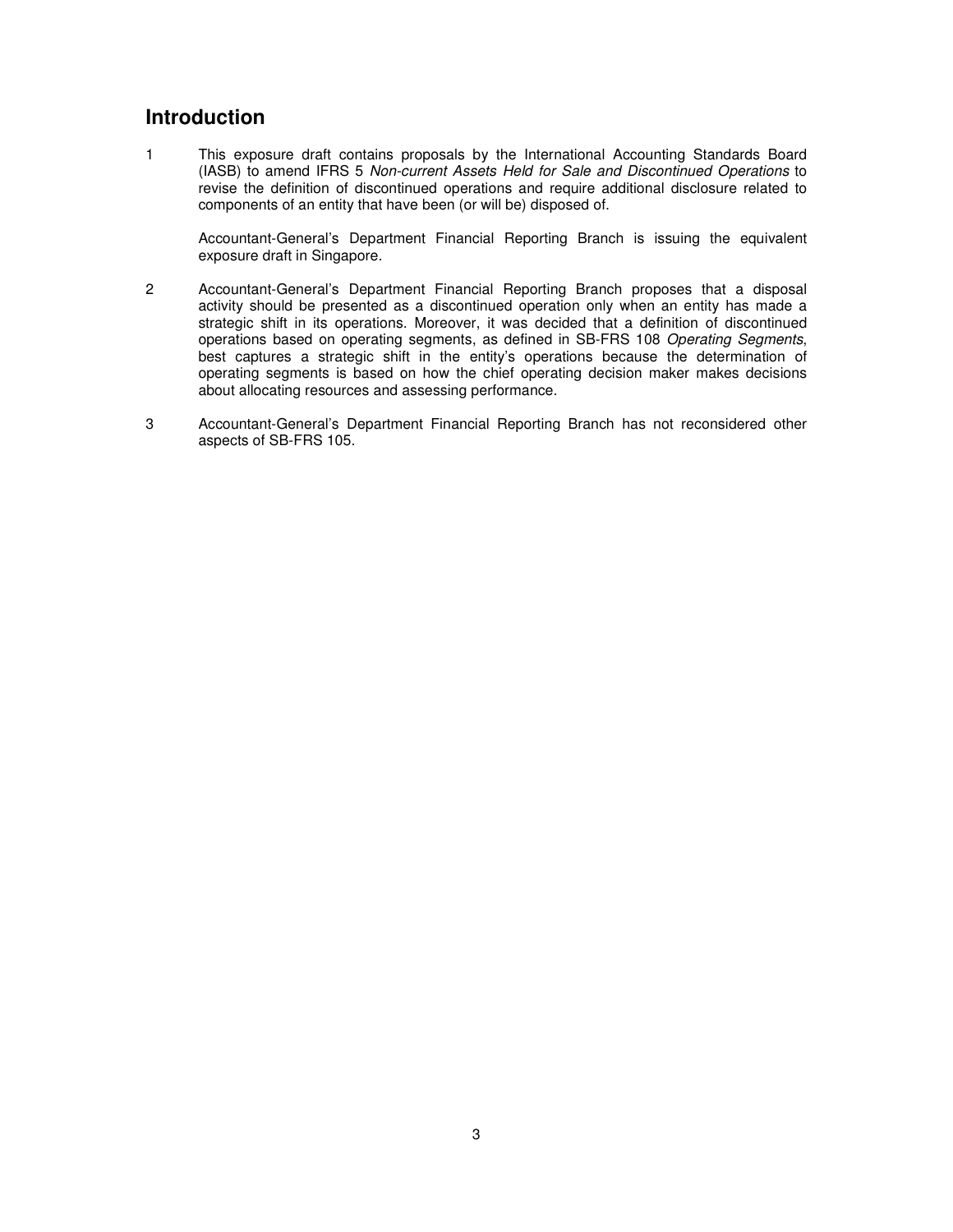## **Invitation to comment**

Accountant-General's Department Financial Reporting Branch invites comments on the amendments to SB-FRS 105 proposed in this exposure draft, particularly on the questions set out below. Comments are helpful if they:

- (a) comment on the questions as stated,
- (b) indicate the specific paragraph or group of paragraphs to which they relate,
- (c) contain a clear rationale, and
- (d) include any alternative Accountant-General's Department Financial Reporting Branch should consider, if applicable.

Respondents need not comment on all of the questions and are encouraged to comment on any additional issues that, in their view, warrant consideration.

Accountant-General's Department Financial Reporting Branch is not requesting comments on matters in SB-FRS 105 not addressed in this exposure draft.

Comments should be submitted in writing so as to be received no later than **21 November 2008**.

#### **Question 1 – Definition of discontinued operations**

SB-FRS 105 defines a discontinued operation as a component of an entity that either has been disposed of or is classified as held for sale and

- (a) represents a separate major line of business or geographical area of operations,
- (b) is part of a single co-ordinated plan to dispose of a separate major line of business or geographical area of operations or
- (c) is a subsidiary acquired exclusively with a view to resale.

This exposure draft proposes changing the definition so that a discontinued operation is a component of an entity that

- (a) is an operating segment (as that term is defined in SB-FRS 108) and either has been disposed of or is classified as held for sale or
- (b) is a business (as that term is defined in SB-FRS 103 Business Combinations (as revised in 2008)) that meets the criteria to be classified as held for sale on acquisition.

The exposure draft proposes that an entity should determine whether the component of an entity meets the definition of an operating segment regardless of whether it is required to apply SB-FRS 108.

## Question 1(a)

Do you agree with the proposed definition? Why or why not? If not, what definition would you propose, and why?

#### Question 1(b)

If an entity is not required to apply SB-FRS 108, is it feasible for the entity to determine whether the component of an entity meets the definition of an operating segment? Why or why not? If not, what definition would you propose for an entity that is not required to apply SB-FRS 108, and why?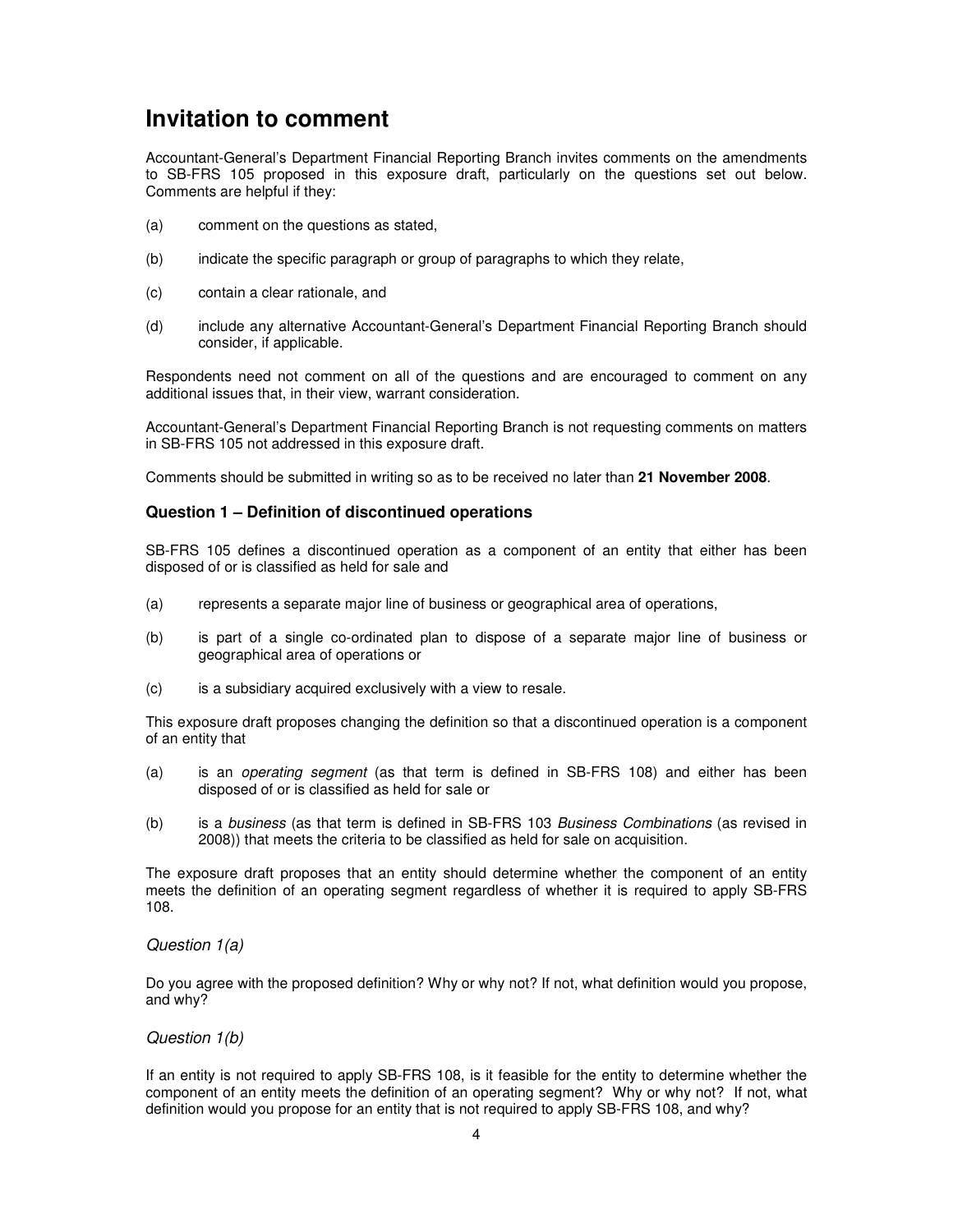## **Question 2 – Amounts presented for discontinued operations**

Under SB-FRS 108, amounts disclosed for operating segments are the amounts reported to the chief operating decision maker. Nevertheless, although the proposed definition of a discontinued operation refers to operating segments, this exposure draft proposes that the amounts presented for discontinued operations should be based on the amounts presented in the statement of comprehensive income, even if segment information disclosed to comply with SB-FRS 108 includes different amounts that are reported to the chief operating decision maker.

#### Question 2

Do you agree that the amounts presented for discontinued operations should be based on the amounts presented in the statement of comprehensive income? Why or why not? If not, what amounts should be presented, and why?

### **Question 3 – Disclosures for all components of an entity that have been disposed of or are classified as held for sale**

The exposure draft proposes disclosures for all components of an entity that have been disposed of or are classified as held for sale, except for businesses that meet the criteria to be classified as held for sale on acquisition.

#### Question 3(a)

Do you agree with the proposed disclosure requirements? Why or why not? If not, what changes would you propose, and why?

#### Question 3(b)

Do you agree with the disclosure exemptions for businesses that meet the criteria to be classified as held for sale on acquisition? Why or why not? If not, what changes would you propose, and why?

### **Question 4 – Effective date and transition**

Entities would be required to apply the proposed changes prospectively, from a date to be determined by Accountant-General's Department Financial Reporting Branch after exposure, with one exception: the amounts in the statement of comprehensive income (or in the separate income statement) should be reclassified on the basis of the revised definition of discontinued operations for all periods presented. Earlier application would be permitted.

## Question 4

Are the transitional provisions appropriate? Why or why not? If not, what would you propose, and why?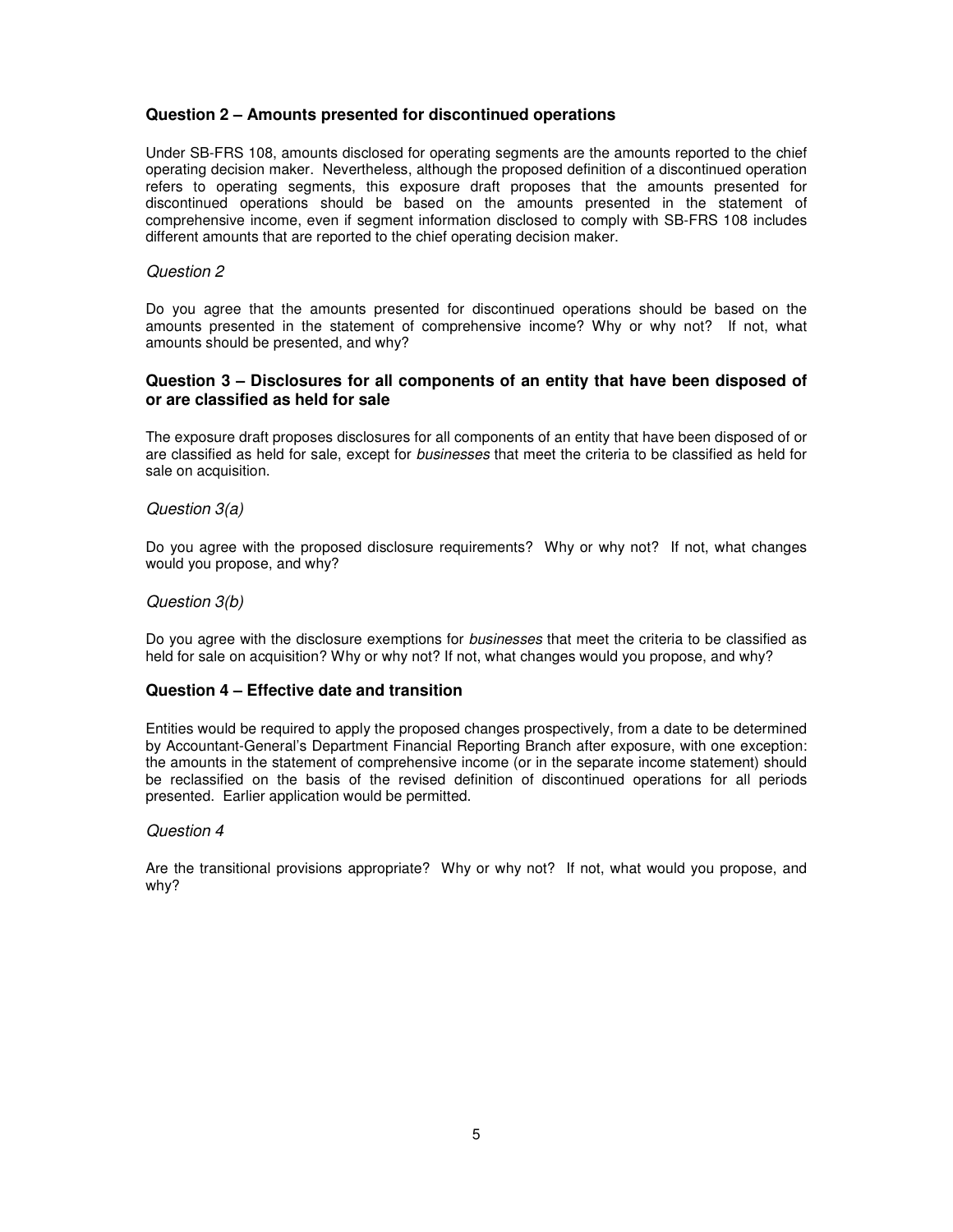# **PROPOSED STATUTORY BOARD FINANCIAL REPORTING STANDARD**

# **ED/SB-FRS 105**

# **Proposed amendments to SB-FRS 105 Non-current Assets Held for Sale and Discontinued Operations**

Paragraph 13 is amended: new text is underlined and deleted text is struck through.

## **Classification of non-current assets (or disposal groups) as held for sale**

## **Non-current assets that are to be abandoned**

13 An entity shall not classify as held for sale a non-current asset (or disposal group) that is to be abandoned. This is because its carrying amount will be recovered principally through continuing use. However, if the disposal group to be abandoned meets the criteria in paragraph 32(a) or  $(b)$ –(c), the entity shall present the results and cash flows of the disposal group as a discontinued operations in accordance with paragraphs 33 and 34 at the date on which it ceases to be used. Non-current assets (or disposal groups) to be abandoned include non-current assets (or disposal groups) that are to be used to the end of their economic life and non-current assets (or disposal groups) that are to be closed rather than sold.

Paragraphs 32, 33, 34 and 36 are amended: new text is underlined and deleted text is struck through. Paragraphs 32A and 33B are added. Paragraphs 31, 33A and 35 are not proposed for amendment but are included here for ease of reference.

## **Presentation and disclosure**

## **Presenting discontinued operations**

- 31 A component of an entity comprises operations and cash flows that can be clearly distinguished, operationally and for financial reporting purposes, from the rest of the entity. In other words, a component of an entity will have been a cash-generating unit or a group of cash-generating units while being held for use.
- 32 A discontinued operation is a component of an entity that either has been disposed of, or is classified as held for sale, and:
	- (a) is an operating segment and either has been disposed of or is classified as held for sale, or represents a separate major line of business or geographical area of operations,
	- (b) is part of a single co-ordinated plan to dispose of a separate major line of business or geographical area of operations or
	- (e) is a business that meets the criteria to be classified as held for sale on acquisition subsidiary acquired exclusively with a view to resale.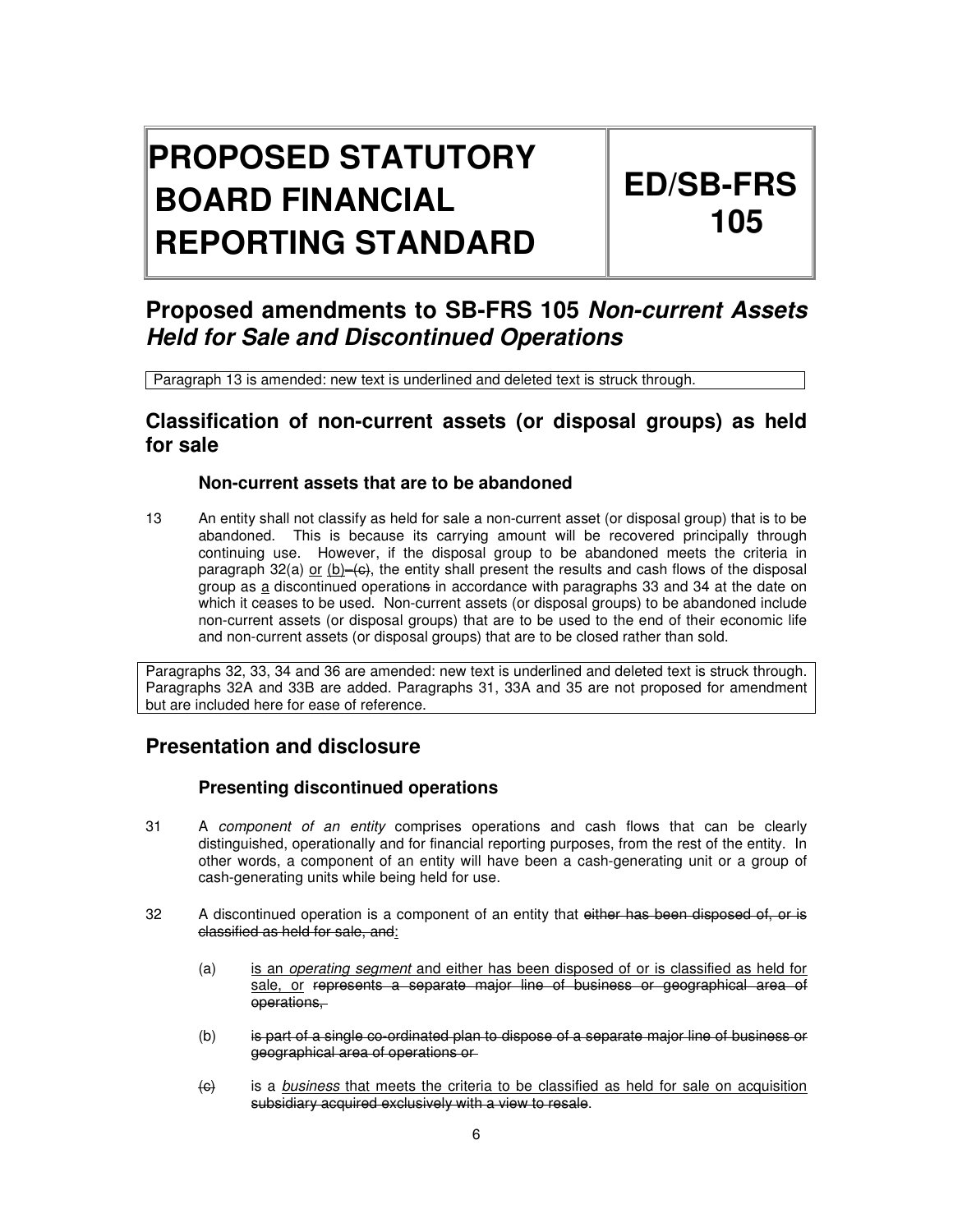- 32A If an entity is not required to present segment information because it is not subject to the requirements of SB-FRS 108 Operating Segments, the entity is nonetheless required to present discontinued operations based on the operating segment criterion in paragraph 32(a). That entity shall use the guidance in paragraphs 5–10 of SB-FRS 108 to determine what its operating segments are for the purpose of presenting discontinued operations.
- 33 An entity shall disclose:
	- (a) a single amount in the statement of comprehensive income comprising the total of:
		- (i) the post-tax profit or loss of discontinued operations and
		- (ii) the post-tax gain or loss recognised on the measurement to fair value less costs to sell or on the disposal of the assets or disposal group(s) constituting the discontinued operation.
	- (b) an analysis of the single amount in (a) into:
		- (i) the revenue, expenses, and pre-tax profit or loss of discontinued operations, together with major income and expense items constituting that pre-tax profit or loss, including impairments, interest, depreciation and amortisation;
		- (ii) the related income tax expense related to (i) as required by paragraph  $81(h)$ of SB-FRS 12;
		- (iii) the gain or loss recognised on the measurement to fair value less costs to sell or on the disposal of the assets or disposal group(s) constituting the discontinued operation; and
		- $(iv)$  the related income tax expense related to (iii) as required by paragraph 81(h) of SB-FRS 12.

 The analysis may be presented in the notes or in the statement of comprehensive income. If it is presented in the statement of comprehensive income, it shall be presented in a section identified as relating to discontinued operations, ie separately from continuing operations. The analysis is not required for disposal groups that are businesses newly acquired subsidiaries that meet the criteria to be classified as held for sale on acquisition (see paragraph 11).

- $\left\langle \Theta \right\rangle$  [subsumed in paragraph 41A(c)] the net cash flows attributable to the operating, investing and financing activities of discontinued operations. These disclosures may be presented either in the notes or in the financial statements. These disclosures are not required for disposal groups that are newly acquired subsidiaries that meet the criteria to be classified as held for sale on acquisition (see paragraph 11).
- $(d)$  [subsumed in paragraph 41A(b)] the amount of income from continuing operations and from discontinued operations attributable to owners of the parent. These disclosures may be presented either in the notes or in the statement of comprehensive income.

 The amounts disclosed to comply with this paragraph shall be determined using the SB-FRSs used to determine the amounts presented in the statement of comprehensive income, even if segment information disclosed to comply with SB-FRS 108 includes different amounts that are reported to the chief operating decision maker.

- 33A If an entity presents the components of profit or loss in a separate income statement as described in paragraph 81 of SB-FRS 1 (as revised in 2008), a section identified as relating to discontinued operations is presented in that separate statement.
- 33B If an entity discloses the major income and expense items from discontinued operations in the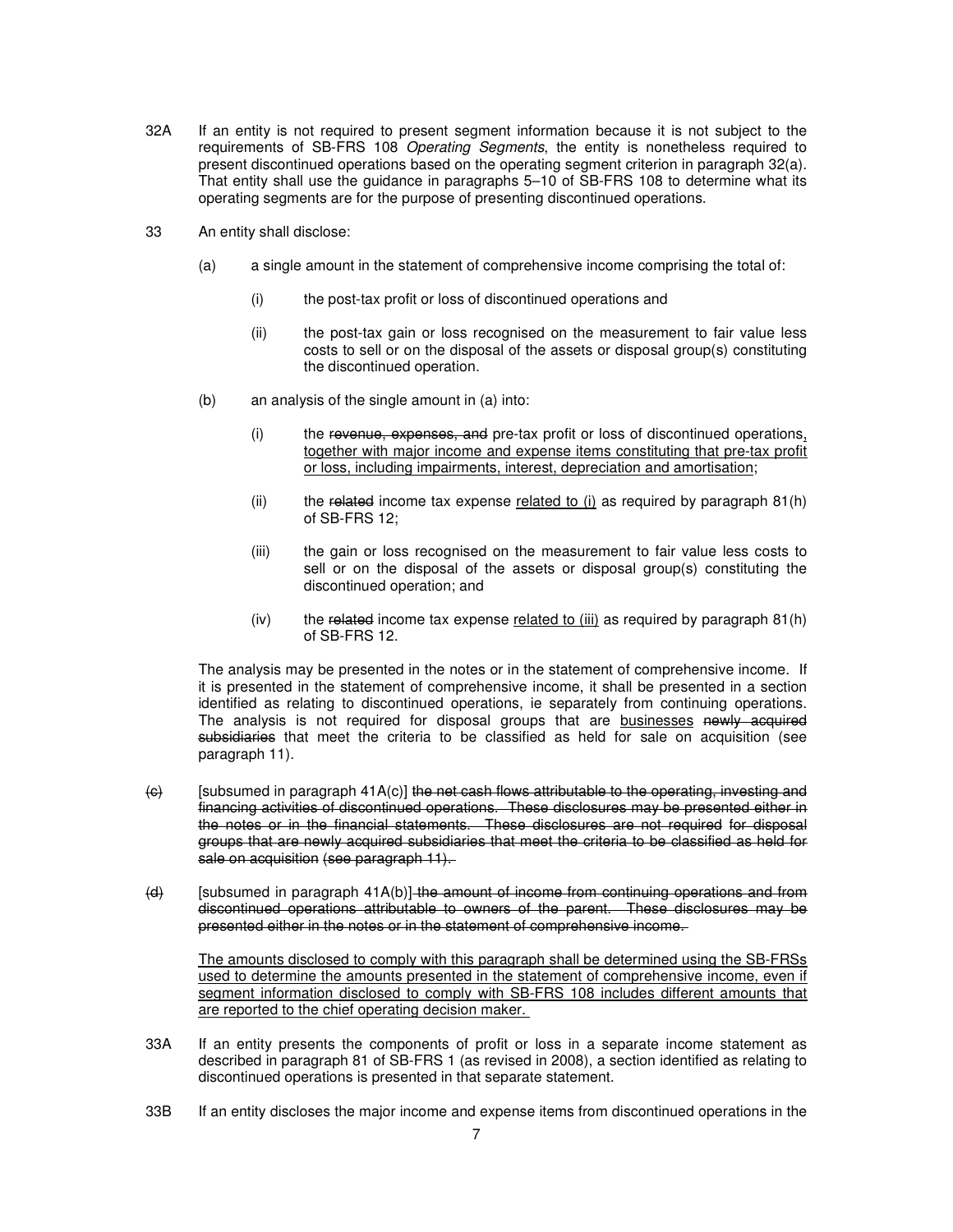notes (see paragraph 33(b)), it shall reconcile the amounts of those items to the post-tax profit or loss from discontinued operations presented in the statement of comprehensive income (or in the separate income statement). In doing so, an entity may:

- (a) aggregate the profit or loss of businesses that meet the criteria to be classified as held for sale on acquisition (see paragraph 41B); and
- (b) aggregate the income and expense items (other than those in (a)) that are not disclosed separately because it did not consider them major.
- 34 An entity shall re-present the disclosures in paragraph 33 for prior periods presented in the financial statements so that the disclosures relate to all operations that have been discontinued by the end of the latest reporting period for the latest period presented.
- 35 Adjustments in the current period to amounts previously presented in discontinued operations that are directly related to the disposal of a discontinued operation in a prior period shall be classified separately in discontinued operations. The nature and amount of such adjustments shall be disclosed. Examples of circumstances in which these adjustments may arise include the following:
	- (a) the resolution of uncertainties that arise from the terms of the disposal transaction, such as the resolution of purchase price adjustments and indemnification issues with the purchaser.
	- (b) the resolution of uncertainties that arise from and are directly related to the operations of the component before its disposal, such as environmental and product warranty obligations retained by the seller.
	- (c) the settlement of employee benefit plan obligations, provided that the settlement is directly related to the disposal transaction.
- 36 If an entity ceases to classify a component of an entity as held for sale, the results of operations of the components previously presented in discontinued operations in accordance with paragraphs 33, 33A, 34 and 35 33–35 shall be reclassified and included in profit or loss income from continuing operations for all periods presented. The amounts for prior periods shall be described as having been re-presented.

Paragraphs 39 and 40 are amended: new text is underlined and deleted text is struck through. Paragraph 39A is added. Paragraph 38 is not proposed for amendment but is included here for ease of reference.

## **Presentation of a non-current asset or disposal group classified as held for sale**

- 38 An entity shall present a non-current asset classified as held for sale and the assets of a disposal group classified as held for sale separately from other assets in the statement of financial position. The liabilities of a disposal group classified as held for sale shall be presented separately from other liabilities in the statement of financial position. Those assets and liabilities shall not be offset and presented as a single amount. The major classes of assets and liabilities classified as held for sale shall be separately disclosed either in the statement of financial position or in the notes, except as permitted by paragraph 39. An entity shall present separately any cumulative income or expense recognised in other comprehensive income relating to a non-current asset (or disposal group) classified as held for sale.
- 39 If the disposal group is a business newly acquired subsidiary that meets the criteria to be classified as held for sale on acquisition (see paragraph 11), disclosure of the major classes of assets and liabilities is not required.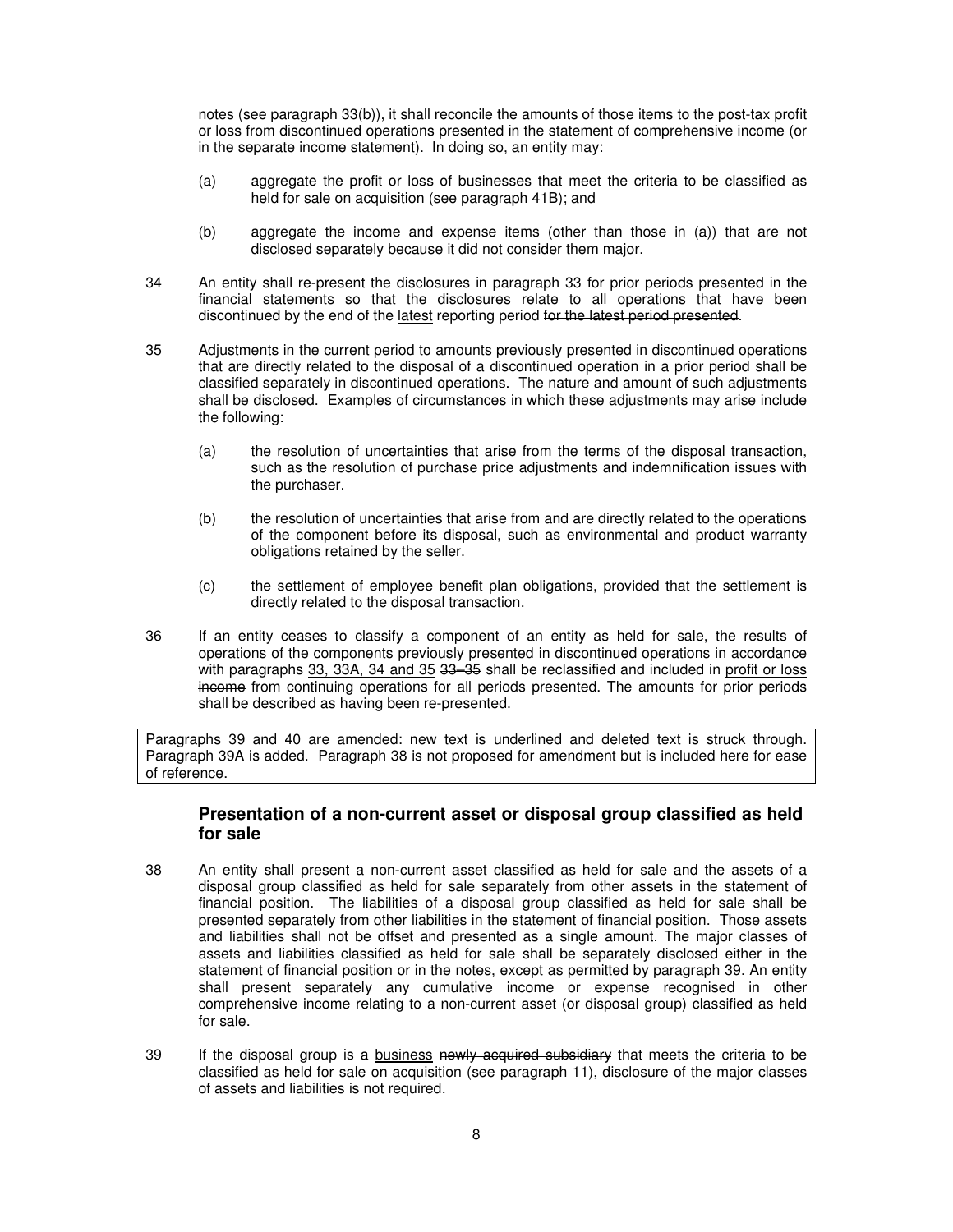- 39A If an entity discloses in the notes the major classes of assets and liabilities classified as held for sale, it shall reconcile the amounts of those assets and liabilities to total assets and total liabilities classified as held for sale that are presented separately in the statement of financial position. In doing so, an entity may:
	- (a) aggregate the assets and liabilities of businesses that meet the criteria to be classified as held for sale on acquisition (see paragraph 39); and
	- (b) aggregate the assets and liabilities classified as held for sale (other than those in (a)) that are not disclosed separately because it did not consider them major.
- 40 An entity shall not reclassify or re-present amounts presented in the statements of financial position for non-current assets or for the assets and liabilities of disposal groups classified as held for sale in the statements of financial position for prior periods to reflect the classification in the statement of financial position for the latest period presented.

Paragraph 41 is amended: new text is underlined and deleted text is struck through. After paragraph 41, paragraphs 41A and 41B are added.

#### **Additional disclosures**

- 41 An entity shall disclose the following information in the notes for in the period in which a noncurrent asset (or disposal group) has been either classified as held for sale or sold:
	- (a) a description of the non-current asset (or disposal group);
	- (b) a description of the facts and circumstances of the sale, or leading to the expected disposal, and the expected manner and timing of that disposal;
	- (c) the gain or loss recognised in accordance with paragraphs 20–22 and, if not separately presented in the statement of comprehensive income (or in the separate income statement), the caption in the statement of comprehensive income (or in the separate income statement) that includes that gain or loss;
	- (d) if applicable, the reportable segment in which the non-current asset (or disposal group) is presented in accordance with SB-FRS 108 Operating Segments.
- 41A An entity shall disclose the following information in the notes or in the statement of comprehensive income (or in the separate income statement) or statement of cash flows for the period in which a component of an entity has been either disposed of or classified as held for sale regardless of whether it is presented as a discontinued operation or within continuing operations:
	- (a) the profit or loss, together with major income and expense items constituting that profit or loss, including impairments, interest, depreciation and amortisation;
	- (b) whether the profit or loss in (a) is presented in continuing operations or in discontinued operations;
	- (c) if the component of an entity includes a non-controlling interest, the profit or loss attributable to the owners of the parent; and
	- (d) the major classes of cash flows (operating, investing and financing).
- 41B The amounts disclosed to comply with paragraph 41A shall be determined using the SB-FRSs used to determine the amounts presented in the statement of comprehensive income, even if segment information presented to comply with SB-FRS 108 includes different amounts that are reported to the chief operating decision maker. These disclosures are not required for businesses that meet the criteria to be classified as held for sale on acquisition (see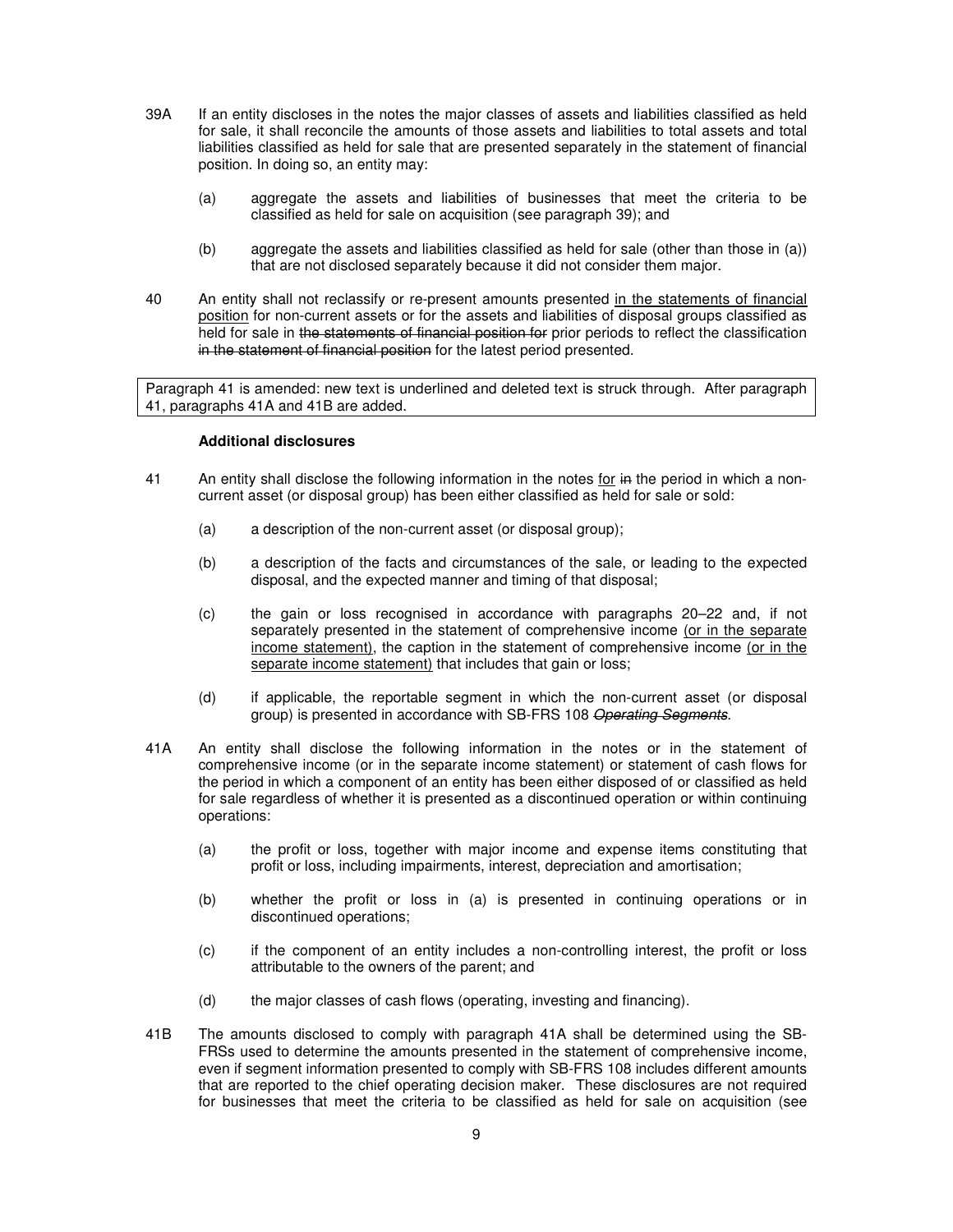paragraph 11).

After paragraph 43, paragraph 43A is added.

## **Transitional provisions**

- 43A In [date to be inserted after exposure], paragraphs 13, 32, 33, 34, 36, 39, 40 and 41 were amended and paragraphs 32A, 33B, 39A, 41A and 41B were added. An entity shall apply those [draft] amendments as follows:
	- (a) An entity shall apply the [draft] amendments from the beginning of an annual period.
	- (b) An entity shall present discontinued operations in the statement of comprehensive income (or in the separate income statement) in accordance with the revised definition of discontinued operations in paragraph 32 for all periods presented. Accordingly, if items presented in discontinued operations in prior periods do not meet the revised definition of discontinued operations, an entity shall reclassify the amounts presented in the statement of comprehensive income (or in the separate income statement) and present them in continuing operations. If an entity reclassifies prior period amounts, it shall disclose that fact and the amounts reclassified.
	- (c) For periods before the application of the [draft] amendments that are presented in the financial statements in which the [draft] amendments apply, an entity shall provide disclosures based on the requirements applicable in those periods before the application of the [draft] amendments, regardless of whether it reclassifies the amounts in the statement of comprehensive income (or in the separate income statement) in accordance with (b). Accordingly, an entity is not required to provide the revised disclosures for components of an entity that have been disposed of or were classified as held for sale in periods before the [draft] amendments are applied.
	- (d) For periods after the application of the [draft] amendments, an entity shall provide disclosures in accordance with the revised requirements.

After paragraph 44, paragraph 44A is added.

## **Effective date**

44A An entity shall apply the [draft] amendments made in [year to be inserted after exposure] to paragraphs 13, 32, 33, 33B, 34, 36 and 39–41B for annual periods beginning on or after [date to be inserted after exposure] in accordance with paragraph 43A. Earlier application is permitted. If an entity applies the [draft] amendments before [date to be inserted after exposure], it shall disclose that fact.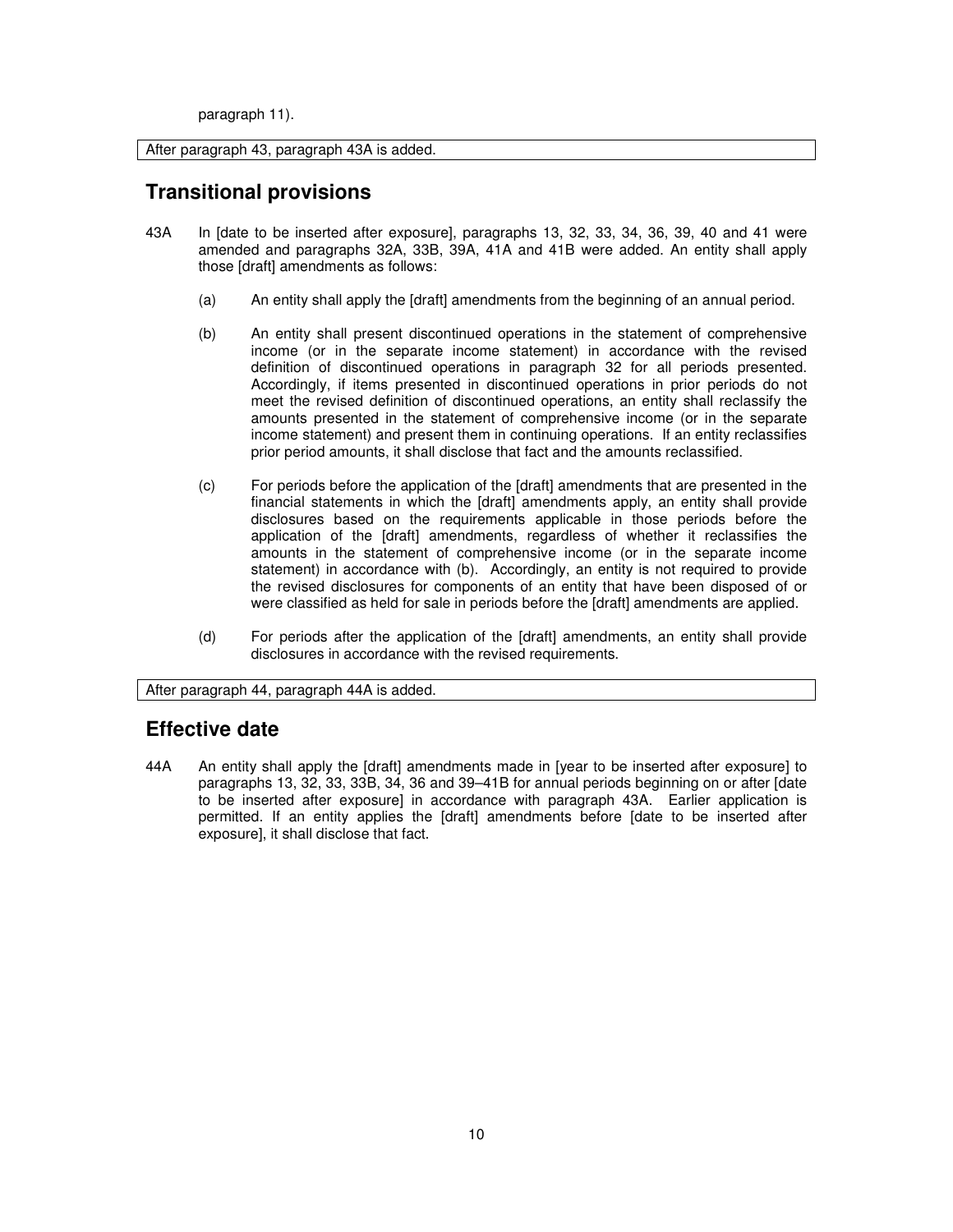| The following term is amended: new text is underlined and deleted text is struck through. |                                                                                                                                                                                                                                                                           |                                                                                                                                                                                                      |
|-------------------------------------------------------------------------------------------|---------------------------------------------------------------------------------------------------------------------------------------------------------------------------------------------------------------------------------------------------------------------------|------------------------------------------------------------------------------------------------------------------------------------------------------------------------------------------------------|
| discontinued<br>operation                                                                 | A component of an entity that either has been disposed of or is classified<br>as held for sale and:                                                                                                                                                                       |                                                                                                                                                                                                      |
|                                                                                           | (a)                                                                                                                                                                                                                                                                       | is an operating segment and either has been disposed of or is<br>classified as held for sale, or represents a separate major line of<br>business or geographical area of operations,                 |
|                                                                                           | (b)                                                                                                                                                                                                                                                                       | is part of a single co-ordinated plan to dispose of a separate<br>major line of business or geographical area of operations or                                                                       |
|                                                                                           | $\left( \Theta \right)$                                                                                                                                                                                                                                                   | is a business that meets the criteria to be classified as held for<br>sale on acquisition-subsidiary acquired exclusively with a view to<br>resale.                                                  |
| The following terms are added.                                                            |                                                                                                                                                                                                                                                                           |                                                                                                                                                                                                      |
| business                                                                                  | An integrated set of activities and assets that is capable of being<br>conducted and managed for the purpose of providing a return in the form<br>of dividends, lower costs or other economic benefits directly to investors<br>or other owners, members or participants. |                                                                                                                                                                                                      |
| operating                                                                                 | An operating segment is a component of an entity:                                                                                                                                                                                                                         |                                                                                                                                                                                                      |
| segment                                                                                   | (a)                                                                                                                                                                                                                                                                       | that engages in business activities from which it may earn<br>revenues and incur expenses (including revenues and expenses<br>relating to transactions with other components of the same<br>entity), |
|                                                                                           | (b)                                                                                                                                                                                                                                                                       | whose operating results are regularly reviewed by the entity's<br>chief operating decision maker to decisions about resources to<br>be allocated to the segment and assess its performance, and      |
|                                                                                           | (c)                                                                                                                                                                                                                                                                       | for which discrete financial information is available.                                                                                                                                               |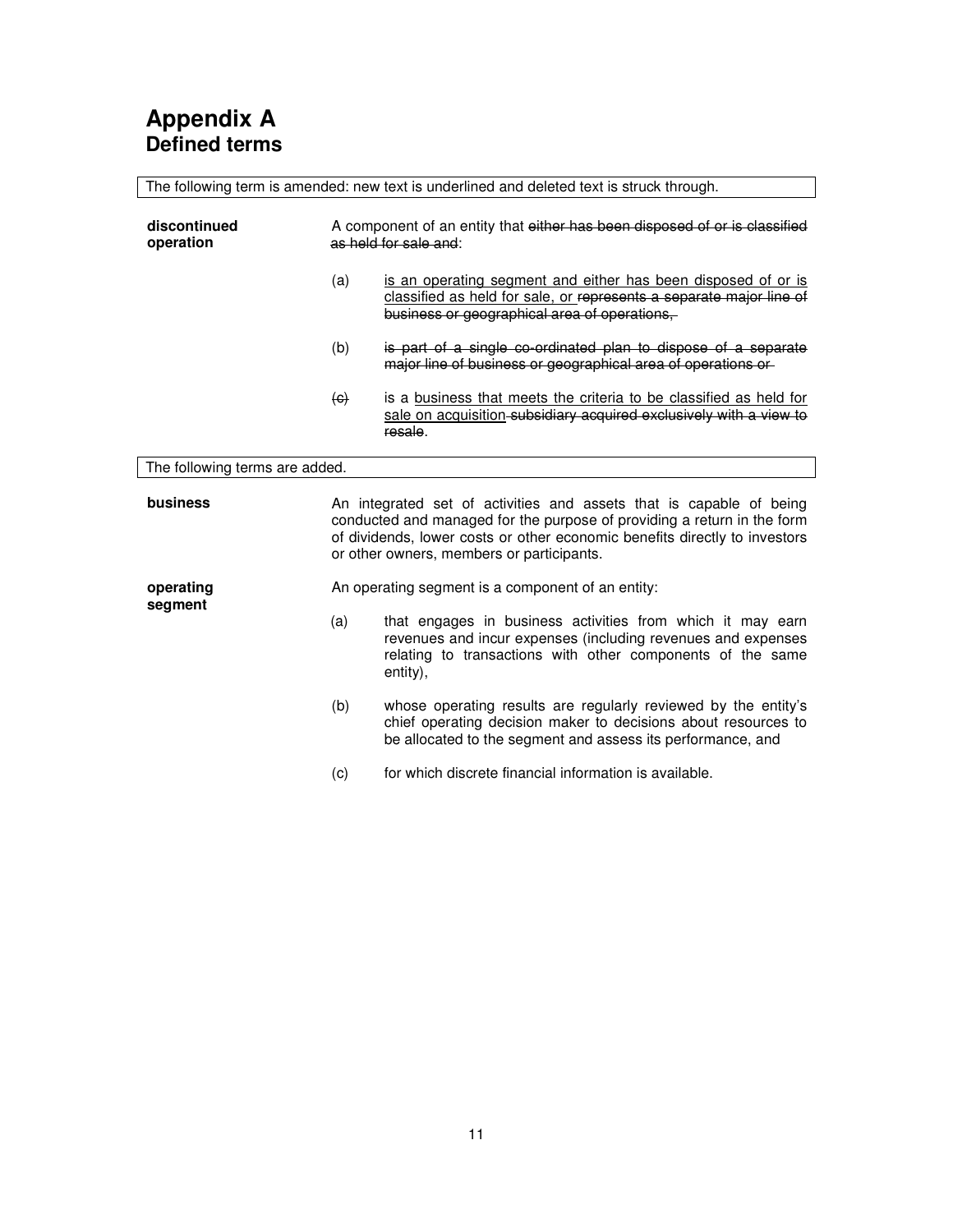# **Appendix Amendments to other SB-FRSs**

The amendments in this appendix shall be applied for annual periods beginning on or after [date to be inserted after exposure]. If an entity applies the [draft] amendments to SB-FRS 105 for an earlier period, it shall apply the amendments for that earlier period. In the amended paragraphs, new text is underlined and deleted text is struck through.

1 In SB-FRS 12 *Income Taxes* paragraph 81 is amended as follows:

### **81 The following shall also be disclosed separately:**

**…** 

- **(h) in respect of discontinued operations, the tax expense relating to:** 
	- **(i) the gain or loss recognised on the measurement to fair value less costs to sell or on the disposal of the assets or disposal groups constituting the discontinued operation on discontinuance; and**
	- **(ii) the profit or loss from the ordinary activities of the discontinued operations for the period, together with the corresponding amounts for each prior period presented;**

…

- 2 In SB-FRS 103 Business Combinations (as revised in 2008) paragraph B64A is added after paragraph B64:
	- B64A Disclosures specified in paragraph B64(h), (i) and (q) are not required if an entity acquires a disposal group that is a business that meets the criteria to be classified as held for sale on acquisition (see paragraph 11 of SB-FRS 105 Non-current Assets Held for Sale and Discontinued Operations (as revised in [year to be inserted after exposure])).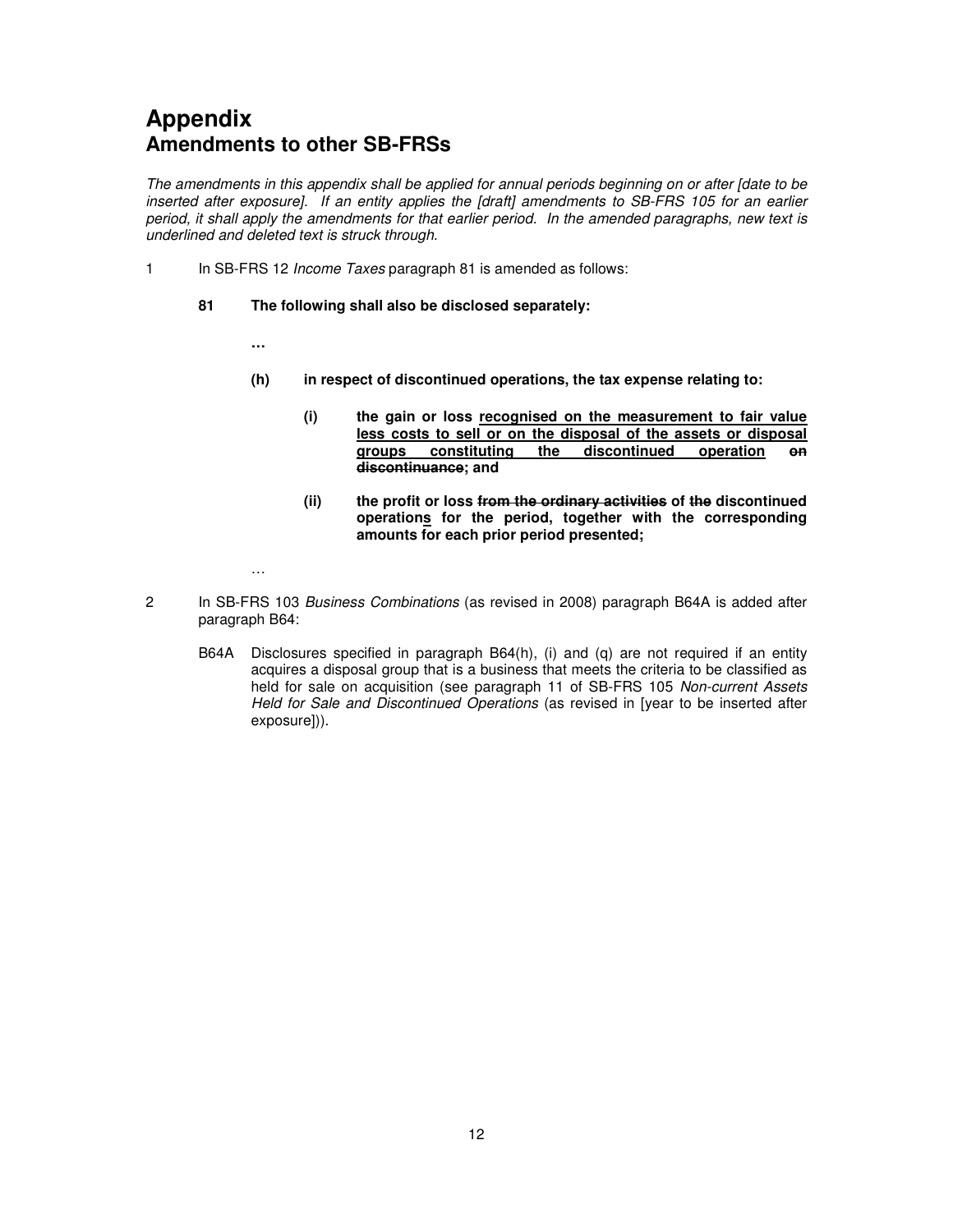## **Proposed amendments to guidance on implementing SB-FRS 105**

Example 9 is amended: new text is underlined and deleted text is struck through.

## **Presenting a discontinued operation that has been abandoned**

Paragraph 13 of the SB-FRS prohibits assets that will be abandoned from being classified as held for sale. However, if the assets to be abandoned meet the definition of an operating segment are a major line of business or geographical area of operations, they are presented reported in discontinued operations at the date at which they are abandoned. Example 9 illustrates this.

## **Example 9**

In October 20X5 an entity decides to abandon all of its cotton mills, which together meet the definition of an operating segment constitute a major line of business. All work stops at the cotton mills during the year ended 31 December 20X6. In the financial statements for the year ended 31 December 20X5, results and cash flows of the cotton mills are treated as continuing operations. In the financial statements for the year ended 31 December 20X6, the results and cash flows of the cotton mills are treated as discontinued operations and the entity makes the disclosures required by paragraphs 33 and 34 of the SB-FRS.

Example 13 is amended: deleted text is struck through.

## **Measuring and presenting businesses that meet the criteria to be subsidiaries acquired with a view to resale and classified as held for sale on acquisition**

A subsidiary that meets the criteria to be classified as held for sale on acquisition acquired with a view to sale is not exempt from consolidation in accordance with SB-FRS 27 Consolidated and Separate Financial Statements. However, if it meets the criteria in paragraph 11, it is presented as a disposal group classified as held for sale. Example 13 illustrates these requirements.

## **Example 13**

Entity A acquires entity H, which is a holding company with two subsidiaries, S1 and S2. S2 is acquired exclusively with a view to sale and meets the definition of a business and the criteria to be classified as held for sale on acquisition. In accordance with paragraph 32(b)(e), S2 is also a discontinued operation.

The estimated fair value less costs to sell of S2 is CU135. A accounts for S2 as follows:

- initially, A measures the disposal group (ie the assets and liabilities of S2 as a whole) at CU135. The identifiable liabilities of S2, which form part of the disposal group, are measured at fair value, ie say at CU40.
- initially, A measures the acquired assets as the fair value less costs to sell of the disposal group S2 (CU135) plus the fair value of the identifiable liabilities (CU40), ie at CU175
- at the end of the reporting period, A remeasures the disposal group at the lower of its cost and fair value less costs to sell, ie say at CU130. The liabilities are remeasured in accordance with applicable SB-FRSs, ie say at CU35. The total assets are measured at CU130 + CU35, ie at CU165
- at the end of the reporting period, A presents the assets and liabilities separately from other assets and liabilities in its consolidated financial statements as illustrated in Example 12